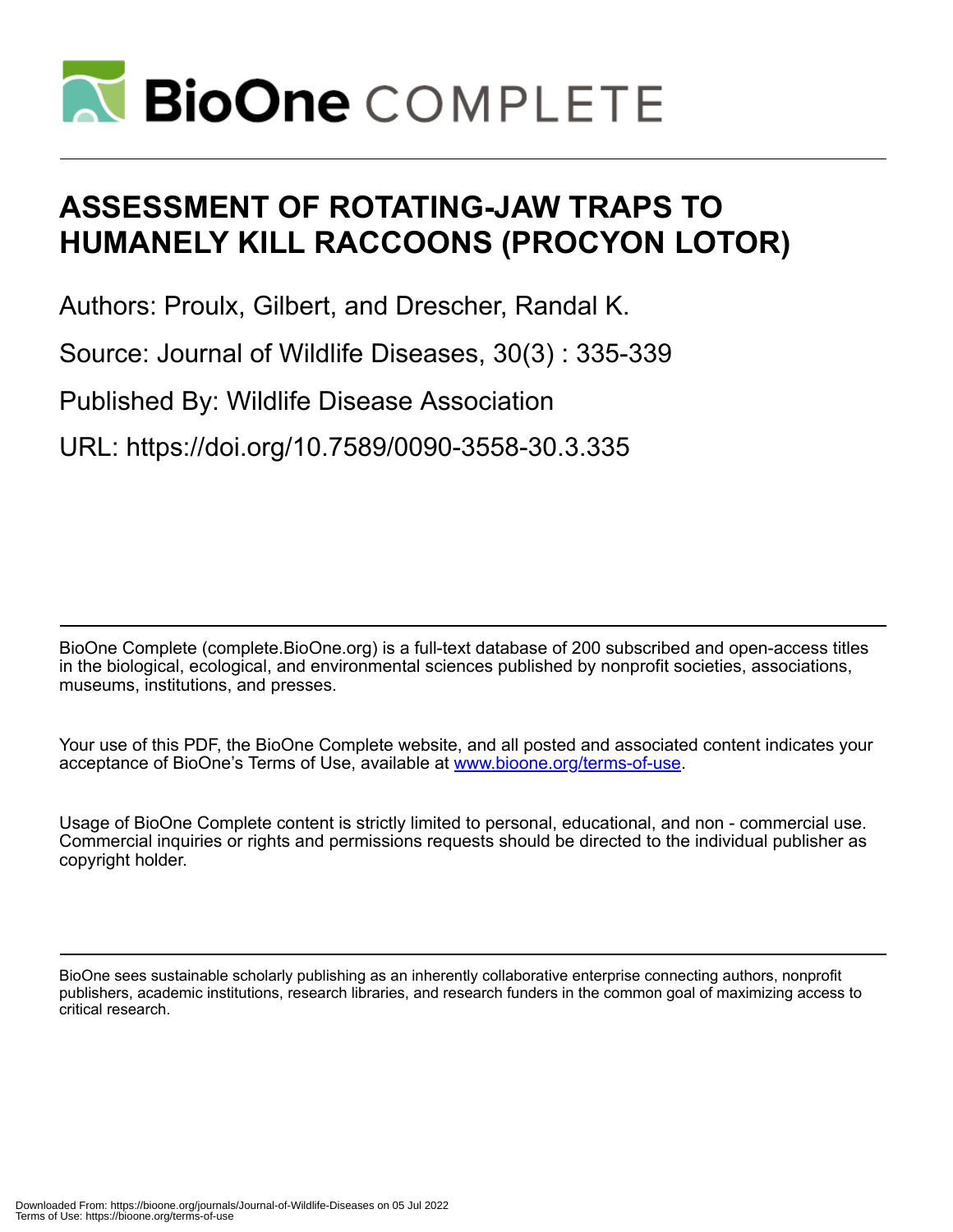# **ASSESSMENT OF ROTATING-JAW TRAPS TO HUMANELY KILL RACCOONS (PROCYON LOTOR)**

## **Gilbert Proulx12 and Randal K. Drescher**

Wildlife Section, Forestry Department, Alberta Research Council, P.O. Box 8330, Edmonton, Alberta, Canada T6H 5X2. **<sup>2</sup>** Current address: Alpha Wildlife Research & Management Ltd., 9 Garnet Crescent, Sherwood Park, Alberta, Canada T8A 2R7.

ABSTRACT: Rotating-jaw traps (Conibear 280 $\circ$  and Sauvageau 2001-8 $\circ$ ), and mechanically improved models) failed to render irreversibly unconscious in 3 mm raccoons *(Procyon lotor)* immobilized with ketamine hydrochloride and struck in the head-neck region. It is unlikely that these traps, and the less powerful Conibear 220<sup>®</sup>, have the potential to humanely kill raccoons.

*Key words:* Conibear 280<sup>®</sup> trap, experimental study, humane trapping, *Procyon lotor*, raccoon, Sauvageau 2001-8<sup>®</sup> trap.

### **INTRODUCTION**

Thousands of raccoons *(Proc yon lot or)* are trapped every year for their fur, or because they damage private property in agricultural and urban areas (Kaufmann, 1982). Krause (1989) recommended the use of leghold traps to capture this species. However, raccoons have a tendency to chew the captured foot (Berchielli and Tullar, 1980; Tullar, 1984) and many jurisdictions have banned legholds in land sets for capturing most furbearers (Barrett et al., 1988). The Conibear 280<sup>®</sup> (Woodstream Corporation, Lititz, Pennsylvania, USA) is recommended as a quick-killing trap for raccoons (Association Provinciale des Trappeurs Indépendants, 1988; Currie and Robertson, 1992). However, the Federal Provincial Committee for Humane Trapping's (1981) findings implied that this trap was not powerful enough to produce a humane kill. The Alberta Vocational Centre (1985) recommended the Conibear 280<sup>®</sup> (Woodstream Corporation, Lititz, Pennsylvania, USA), and Currie and Rob ertson (1992) suggested the Sauvageau 2001-8<sup>®</sup> (Les Pièges du Québec Enr., St-Hyacinthe, Quebec, Canada), to humanely kill raccoons. However, the killing ability of these traps was never assessed. Our objective was to assess the potential of rotating-jaw traps (Conibear 280<sup>®</sup> and Sauvageau 2001-8<sup>®</sup>, and mechanically improved models) to render raccoons irreversibly unconscious in  $\leq 3$  min.

# **MATERIALS AND METHODS**

This study was conducted from June 1986 to December 1991 at the field station of the Alberta Research Council in Vegreville, Alberta, Canada. Six rotating-jaw traps were tested: Conibear 280<sup>®</sup> (Woodstream Company, Lititz, Pennsylvania, USA), Conibear 280<sup>®</sup> with clamping bars, Sauvageau 2001-8<sup>®</sup> (Les Pièges du Québec Enr., St-Hyacinthe, Quebec, Canada), Sauvageau 2001-8<sup>®</sup> with Conibear 330<sup>®</sup> (Woodstream Company) springs, Sauvageau 2001-8<sup>®</sup> with short Conibear 330<sup>®</sup> springs, and Sauvageau 2001-8<sup>®</sup> with short Conibear 330<sup>®</sup> springs and small eyes (Fig. 1). Using mechanical evaluation based on three traps fired ten times (Cook and Proulx, 1989), we determined the mean mo mentum and range of clamping forces for trap jaw openings of 15 to 40 mm for each trap; these trap openings corresponded to the distance between the trap jaws when raccoons are struck in the head-neck region. Mean momentums ranged from 2.026 to 2.390 kg m/sec and clamping forces, from 0 to 585 Newtons (Table 1).

The killing ability of traps was evaluated in preselection tests described by Proulx et al. (1989a). Traps were waxed and a new trap was used for each preselection test. Raccoons immobilized with ketamine hydrochloride (10 to 20 mg/kg; Austin Laboratories, Joliette, Quebec) were placed into traps in a dorso-ventral position that ensured a head-neck strike. The presence of their eye reflexes was confirmed before firing the trap. A test was judged suc cessful if the trap rendered the animal uncon scious in  $\leq 3$  min and resulted in death of the animal (loss of cardiac activity determined with stethoscope) (Proulx and Barrett, 1988). Unconsciousness was determined by loss of corneal and palpebral reflexes (Walker, 1979; Horton, 1980; Rowsell et al., 1981). If the raccoons were still conscious after 3 min, they were left in the trap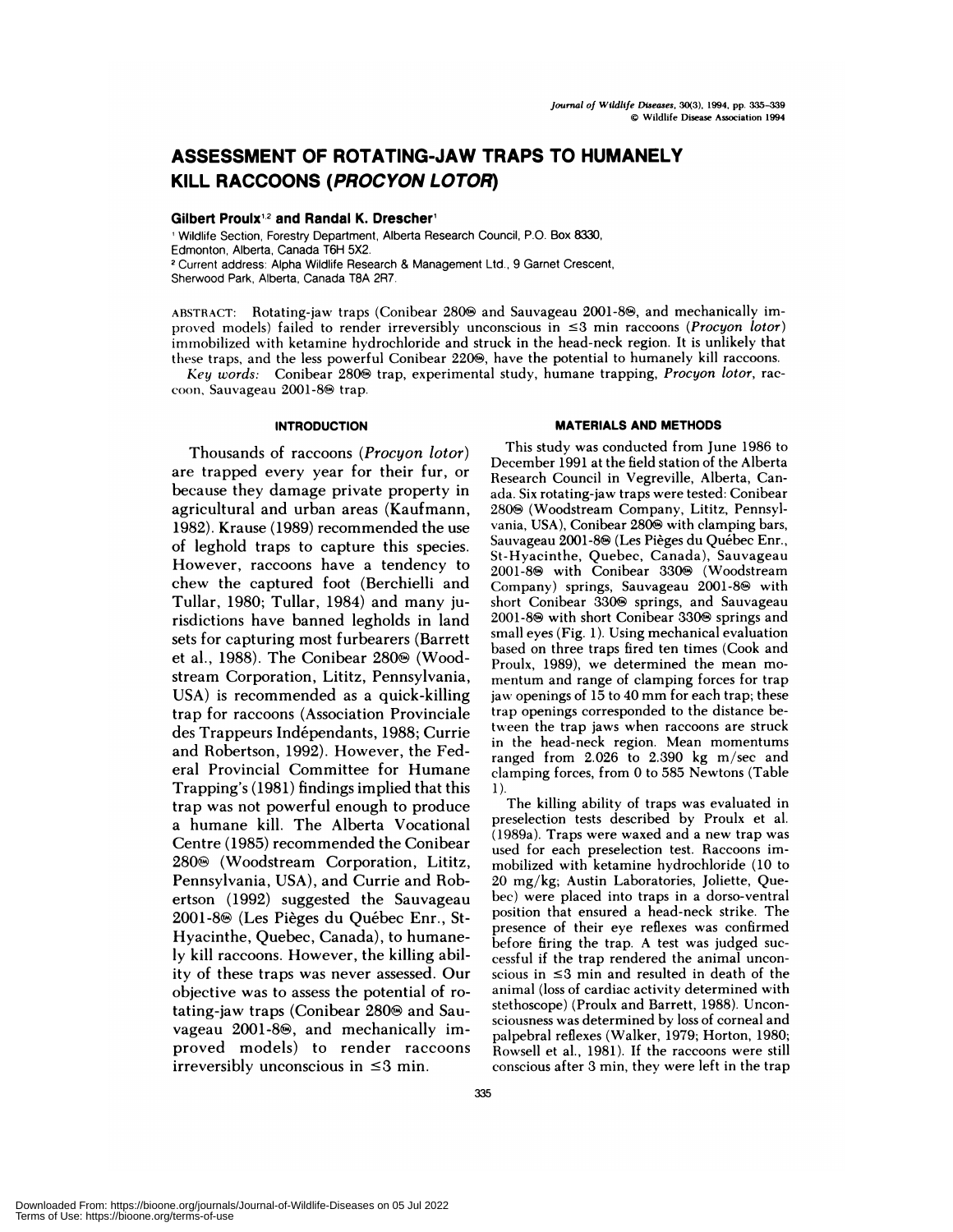

FIGURE 1. Diagrams of a) the Conibear 280<sup>®</sup> with clamping bars, and b) the Sauvageau 2001-8<sup>®</sup>.

for an additional 2 min at which time they were euthanized by an intracardiac injection of 540 mg/ml sodium pentobarbital (Euthanyl forte; M.T.C. Pharmaceuticals, Cambridge, Ontario, Canada).

In order for a trap model to pass the preselection tests and become eligible for kill tests with unanesthetized animals (Proulx et al., 1989a), no more than one failure was allowed. A  $t$ -test was used to compare the mean times for loss of consciousness and heartbeat of different trap models (Dixon and Massey, 1969).

Animals were necropsied by pathologists from the Alberta Environmental Centre (Vegreville, Alberta, Canada) and Alberta Agriculture (Ed monton, Alberta, Canada). All animal husbandry and research procedures were approved by the institutional Animal Care Committee and carried out in accordance with the guidelines of the Canadian Council on Animal Care (1984).

#### **RESULTS**

Preselection tests with the Conibear 280<sup>®</sup> trap rendered three of six raccoons struck in the neck region irreversibly un conscious in  $\leq$ 3 min. Mean ( $\pm$ SE) times to loss of consciousness and loss of heartbeat were 156 ( $\pm 5$ ) sec and 486 ( $\pm 77$ ) sec, respectively. Two raccoons lost conscious ness 194 and 195 sec after being struck. Another was euthanized after 5 min. In all cases, no major trauma was recorded (Table 2). The trap failed the preselection tests.

In preselection tests with the modified Conibear  $280$ <sup>®</sup> traps, only one clamping bar came in contact with the animal and, depending on how the trap was set, it struck raccoons from either the top or the bottom. However, in all cases, the modified Conibear 280<sup>®</sup> failed the preselection tests. The mean  $(\pm SE)$  times to loss of consciousness and loss of heartbeat in six preselection tests with the clamping bar on the bottom striking jaw were 232  $(\pm 8)$  sec and 496  $(\pm 14)$  sec, respectively. With the clamping bar striking from above, these values were 224 ( $\pm$ 14) sec and 443 ( $\pm$ 24) sec, respectively. There was no significant difference between these mean times to loss of consciousness  $(t = 0.439, P > 0.05)$ and heartbeat  $(t = 1.885, P > 0.05)$ . In two raccoons killed in the Conibear 280<sup>®</sup> with a clamping bar on the top, the spinal process of a cervical vertebra was broken. In all other raccoons, trauma was minor (Table 2).

The Sauvageau  $2001-8$  rendered one raccoon struck in the neck unconscious in 58 sec. However, two other animals were euthanized. In allcases, trauma was minor (Table 2). When equipped with standard or shortened Conibear C330<sup>®</sup> springs, the trap failed to render unconscious in  $\leq 3$ min raccoons struck on the head (Table 2). The nuchal crest of one of these animals was fractured but the panietal bones were intact. All others received minor injuries (Table 2).

The Sauvageau  $2001-8$  with short springs and small eyes quickly rendered unconscious ( $\bar{x} \pm \text{SE}$ : 140  $\pm$  26 sec) three raccoons struck on the head. The mean  $(\pm SE)$  time to loss of heartbeat was 516  $(\pm 70)$  sec. Serious trauma was recorded in only one animal (Table 2). Two raccoons struck in the neck were euthanized; no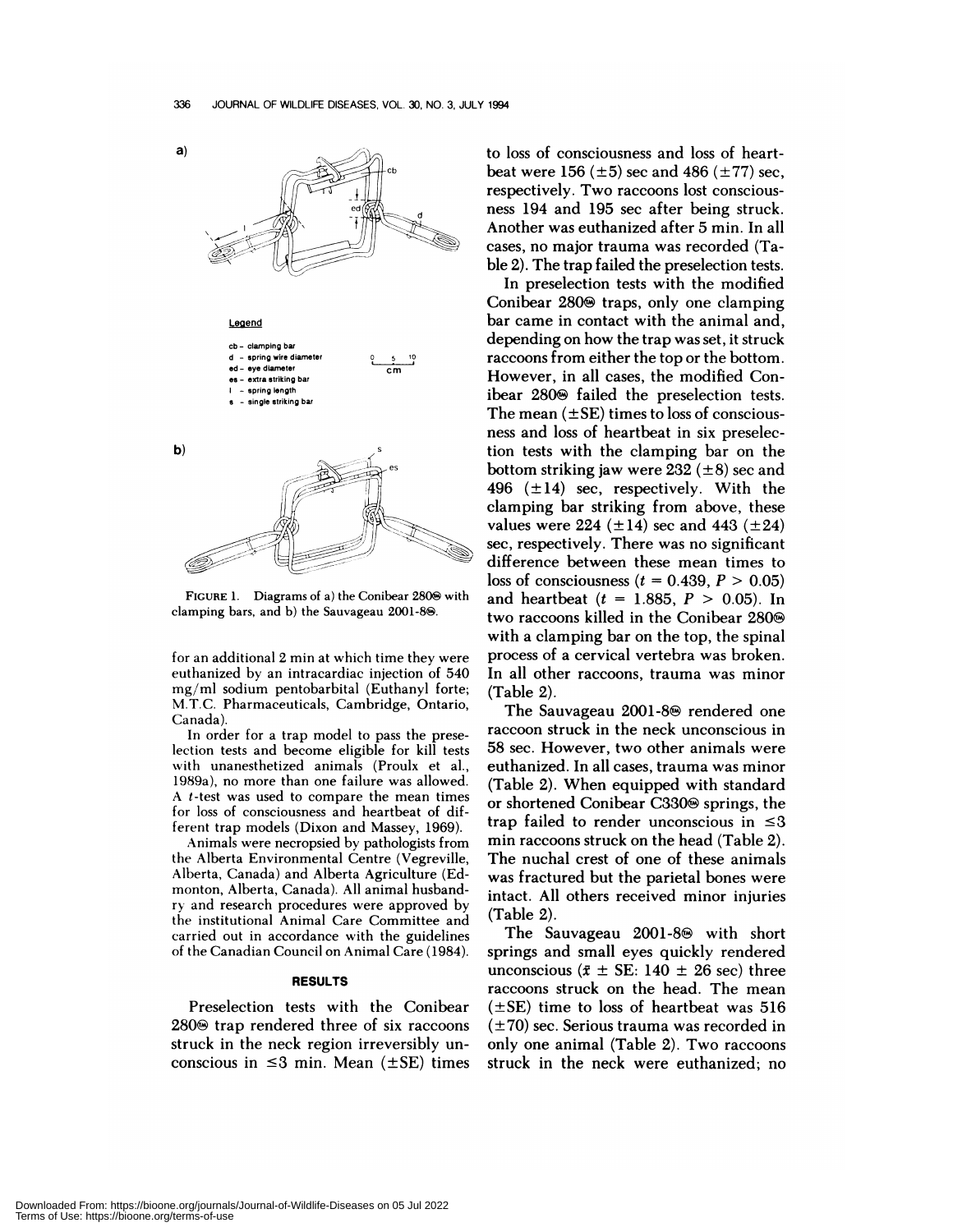|                                                   |        | Springs          |          |                |      |                 |  |
|---------------------------------------------------|--------|------------------|----------|----------------|------|-----------------|--|
|                                                   |        | Wire<br>diameter | Eve      | Momentum       |      | Range of        |  |
| Trap type                                         | Length |                  | diameter | <b>SE</b><br>f |      | clamping forces |  |
| Conibear 280 <sup>®</sup>                         | 190    | 7.0              | 38       | 2.026          | 0.02 | $0 - 364$       |  |
| Conibear 280 <sup>®</sup> with clamping bars      | 190    | 7.0              | 38       | 2.303          | 0.04 | 128-489         |  |
| Sauvageau 2001-8 <sup>®</sup>                     | 216    | 7.2              | 35       | 2.097          | 0.02 | 446-585         |  |
| Sauvageau 2001-8 <sup>®</sup> with Conibear       |        |                  |          |                |      |                 |  |
| 330 <sup>®</sup> springs                          | 229    | 7.9              | 46       | 2.023          | 0.06 | 429-566         |  |
| Sauvageau 2001-8 <sup>®</sup> with short Conibear |        |                  |          |                |      |                 |  |
| 330 <sup>®</sup> springs                          | 178    | 7.9              | 46       | 2.390          | 0.04 | 73-512          |  |
| Sauvageau 2001-8 <sup>®</sup> with short Conibear |        |                  |          |                |      |                 |  |
| 330 <sup>®</sup> springs and small eyes           | 178    | 7.9              | 33       | 2.320          | 0.02 | 466-527         |  |

TABLE 1. Spring dimensions (mm), mean  $(\bar{x})$  momentums (kg-m/sec) and standard errors (SE), and ranges of clamping forces (Newtons) for 15 to 40 mm trap jaw openings of the Conibear 2800 and the Sauvageau  $2001-80$  traps, and mechanically improved models.

major trauma was recorded (Table 2). This trap model also failed the preselection tests.

# **DISCUSSION**

Although the Conibear  $220\circ$  (Proulx, 1990) often is recommended to quickly kill raccoons (Association Provinciale des Trappeurs Indépendants, 1988; Currie and Robertson, 1992), it is unlikely that it can humanely kill this furbearer consistently. All the traps used in this study were much more powerful than the Conibear 220 and yet, they did not consistently render raccoons irreversibly unconscious in  $\leq 3$ min. In order to accept these traps at the preselection-test level, it would be neces sary to increase the minimum time to loss of consciousness to 4 min. However, these traps were tested on immobilized rac coons. The muscles of these animals were more relaxed than those of unanesthetized ones and offered less resistance to the strik-

TABLE 2. Strike locations, ranges of times to loss of consciousness, and trauma of raccoons killed in preselection tests with rotating-jaw traps.

|                                |                   |                     |                           | Loss of consciousness |                           |                      |                     |              |   |   |               |   |           |
|--------------------------------|-------------------|---------------------|---------------------------|-----------------------|---------------------------|----------------------|---------------------|--------------|---|---|---------------|---|-----------|
| <b>Test series</b>             |                   | Strike<br>locations |                           | $\leq$ 3 min          |                           | $>3$ min             |                     |              |   |   |               |   |           |
|                                | Num-<br>ber<br>Ωt |                     | Num-<br>ber<br>ot<br>rac- | Range<br>оt<br>times  | Num-<br>ber<br>of<br>rac- | Range<br>οt<br>times | Trauma <sup>.</sup> |              |   |   |               |   |           |
|                                |                   | tests Head Neck     |                           | coons                 | (sec)                     | coons                | (sec)               |              | п | Ш | $\mathbf{IV}$ | V | <b>VI</b> |
| Conibear 280                   | 6                 | $\mathbf{0}$        | 6                         | 3                     | $148 - 165$               | 3                    | $194 - 300^{\circ}$ | 4            |   |   |               |   |           |
| Conibear 280A <sup>c</sup>     | 6                 | $\Omega$            | 6                         | $\mathbf 0$           |                           | 6                    | 210-264             |              | 3 | 2 |               |   |           |
| Conibear 280B <sup>d</sup>     | 6                 | $\bf{0}$            | 6                         | $\bf{0}$              |                           | 6                    | 182-270             | 2            |   |   | 2             |   |           |
| Sauvageau 2001-8               | 3                 |                     | $\mathbf{2}$              |                       | 58                        | $\mathbf{2}$         | 300 <sup>b</sup>    | 3            |   |   |               |   |           |
| Sauvageau 2001-8A*             | 2                 | 2                   | $\mathbf 0$               | $\bf{0}$              |                           | 2                    | $244 - 300^{\circ}$ | $\mathbf{2}$ |   |   |               |   |           |
| Sauvageau 2001-8B              | 2                 | $\overline{2}$      | $\bf{0}$                  | $\bf{0}$              |                           | 2                    | $260 - 300$         |              |   |   |               |   |           |
| Sauvageau 2001-8C <sup>s</sup> | 5                 | 3                   | $\mathbf{2}$              | 3                     | 89-173                    | $\mathbf{2}$         | 300 <sup>b</sup>    | 4            |   |   |               |   |           |

I. No visible lesions, emphysema, edema; II, Muscular hemorrhage at strike location; III. Broken tracheal ring; IV, Fracture of cervical vertebra; V. Fracture of skull; VI, Fracture of skull and brain maceration.

<sup>b</sup> The animal was euthanized at 300 sec.

'With clamping bar on the bottom striking jaw.

With clamping bar on the top striking jaw.

With Conibear 330 springs.

'With short Conihear 330 springs.

'With short Conibear 330 springs and small eyes.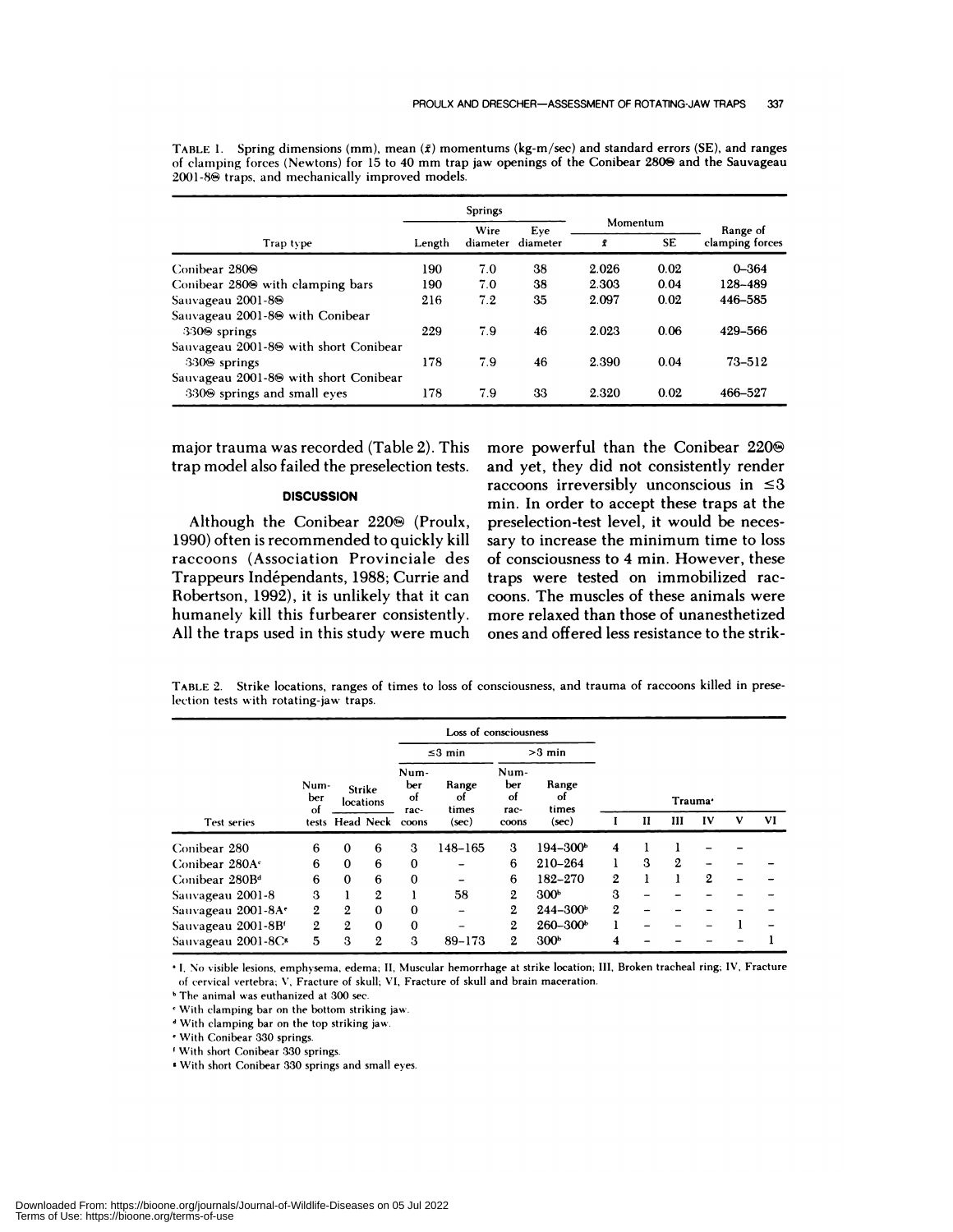ing bars. Therefore, traps that do not quickly render immobilized animals un conscious probably will not humanely kill unanesthetized animals that are fighting the trap (Proulx et al., 1989a).

In the past, the addition of clamping bars and larger springs resulted in humane killing traps (Proulx et al., 1989b). With raccoons, however, it apparently is difficult to produce sufficient trauma to result in a quick loss of consciousness. Further work with rotating-jaw traps would re quire that the momentum and the clamping forces of these traps be enhanced. Proulx and Barrett (1993a) also found that mechanically improved Conibear 220& traps could not humanely kill fishers *(Martes pennanti),* a species similar in size to raccoon. In order to humanely kill fishers, they used the Bionic® (W. Gabry, Vavenby, British Columbia, Canada) trap cocked at eight notches (Proulx and Barrett, 1993b). At that setting, the trap's mo mentum was four times greater than that of the Conibear  $220$  trap. We speculate that the same impact energy would be re quired to kill raccoons. However, because of design limitations, it is unlikely that rotating-jaw traps could be developed to such a powerful level.

The Conibear 280<sup>®</sup> and the Sauvageau  $2001$ -8 $\odot$  traps, and their mechanically improved models, failed to meet the hu maneness requirements of our trap re search program. We believe that these traps, and the weaker Conibear 220®, are unsuitable for the humane trapping of rac coons. With the recent developments in the field of humane trapping (Proulx and Barrett, 1991), we recommend that these rotating-jaw traps be banned for the capture of raccoons. While more research may be carried out on other killing devices such as mousetraps (Proulx and Barrett, 1993b) and planar traps (Proulx, 1990), we rec ommend the use of live-holding devices for the capture of raccoons. For example, the EGGS (EGG Trap Co., Wagner, South Dakota, USA) trap, a device less expensive than the Conibear $\Theta$ -type traps, can be efficiently used (Proulx et a!., 1993a) to selectively live-capture raccoons (Proulx, 1991), without serious injury (Proulx et al., 1993b).

### **ACKNOWLEDGMENTS**

This study was funded by the Fur Institute of Canada, Environment Canada, and the Province of Alberta. We thank M. W. Barrett and S. R. Cook for their professional advice; A. J. Kolenosky, P. J. Cole, B. Dew, D. P. Hobson, D. Nelson, and J. W. Nolan for their technical help; A. Lopez and D. K. Onderka for post mortem examinations; and P.S. Grey for typing the manuscript.

#### **LITERATURE CITED**

- **ALBERTA VOCATIONAL CENTRE.** 1985. Trapping and conservation manual, 3rd ed. Alberta Advanced Education and Alberta Energy and Nat ural Resources, Lac La Biche, Alberta, Canada, 481 pp.
- **ASSOCIATION PROVINCIALE** DES **TRAPPEURS INDE-** PENDANTS. 1988. Piégeage et gestion des animaux à fourrure. Programme d'éducation en sécurité et en conservation de la faune. Ministère Loisir, Chasse et Pêche and Association Provinciale des Trappeurs Indépendants, Quebec, Quebec, Canada, 134 pp.
- **BARRETT,** M. W., **C. PROULX, AND** N. **JOTHAM.** 1988. Wild fur industry under challenge-The Canadian response. Transactions of the North American Wildlife and Natural Resources Conference 53: 180-190.
- BERCHIELLI, L. T., **JR., AND B.** F. **TULLAR, JR.** 1980. Comparison of a leg snare with a standard leggripping trap. New York Fish and Game Journal 27: 63-71.
- **CANADIAN COUNCIL ON ANIMAL CARE.** 1984. Guide to the care and use of experimental animals, Vol. 2. Canadian Council on Animal Care, Ottawa, Ontario, Canada, 208 pp.
- CooK, S. R., **AND C. PROULX.** 1989. Mechanical evaluation and performance improvement of the rotating jaw Conibear 120 trap. Journal of Testing and Evaluation 17: 190-195.
- **CURRIE, D., AND** E. **ROBERTSON.** 1992. Alberta wild fur management study guide. Alberta Forestry, Lands and Wildlife, Edmonton, Alberta, Canada, 115 pp.
- **DIxON,** W. J., **AND F.** J. MASSEY, **JR.** 1969. Introduction to statistical analysis, 3rd ed. McGraw- Hill Book Company, New York, New York, 638 pp.
- **FEDERAL PROVINCIAL COMMITTEE FOR HUMANE TRAPPING.** 1981. Final report. Committee of the Federal Provincial Wildlife Conference, Ca-